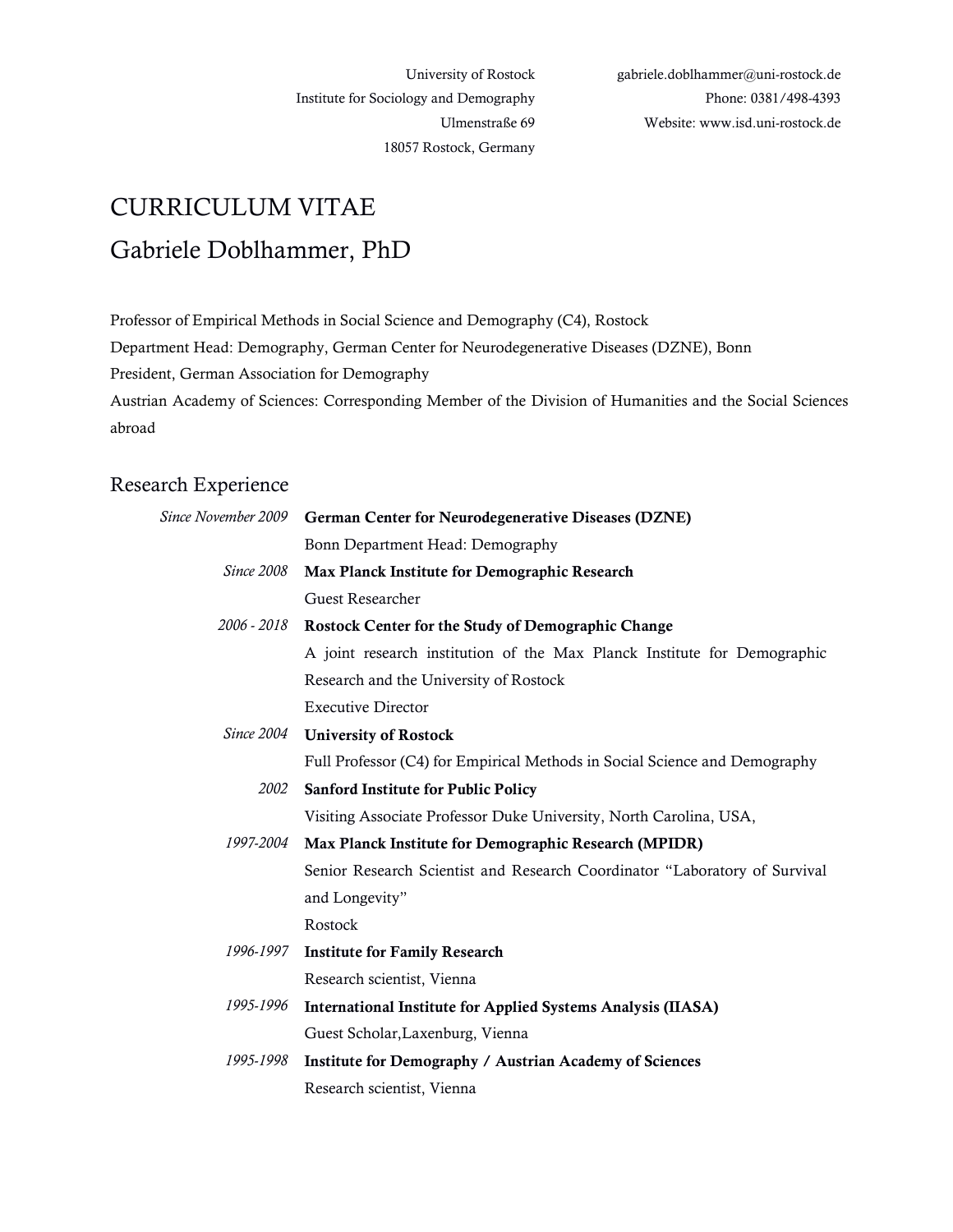## University of Rostock

- *Since 2016* Head of the BA Programme "Social Sciences"
- *Since 2009* Head of the PhD Office at the Faculty of Economics & Social Science
- *2007-2008* Member of the Advisory Board "Ageing Sciences and Humanities"
	- *2004-2006* Member of the "Commission on the Introduction of BA/MA and structured PhD Programmes" at the University of Rostock Responsible for the Implementation of the MSc Demography (in 2005) and the PhD Programme in Demography (in 2006)

## Education

| 08/1998                 | Max Planck Institute for Demographic Research, Rostock                             |
|-------------------------|------------------------------------------------------------------------------------|
|                         | Participant in the German/American summer institute on "Biological and Social      |
|                         | Determinants of Longevity".                                                        |
|                         | 08/1997 University of Davis, California                                            |
|                         | Participant in the German/American summer institute on "Biological and Social      |
|                         | Determinants of Longevity"                                                         |
| 1997-1998               | Max Planck Institute for Demographic Research, Rostock, Germany                    |
|                         | Post doctoral fellow, Laboratory of Survival and Longevity,                        |
| 1997                    | University of Vienna                                                               |
|                         | Ph.D. in Demography and Statistics (Dr. rer. soc. oec.)                            |
|                         | Thesis: "Socioeconomic differentials in Austrian adult mortality. A study based on |
|                         | linked census and death records for the years 1981/82."                            |
| 1988-1989               | <b>Institute for Advanced Studies, Vienna</b>                                      |
|                         | Scholar in the Department for Mathematical Computer Methods                        |
| 1988                    | University of Vienna / Technical University of Vienna                              |
|                         | Master's degree in statistics (Mag. rer. soc. oec.)                                |
|                         |                                                                                    |
| Skills & Activities     |                                                                                    |
| Main Research Interests | Trends and patterns in the health of the elderly                                   |

*Main Research* Cognitive functioning and neurodegenerative disease Care need and care need projections Early life factors of late life health and mortality Health of migrants Social differences in mortality and health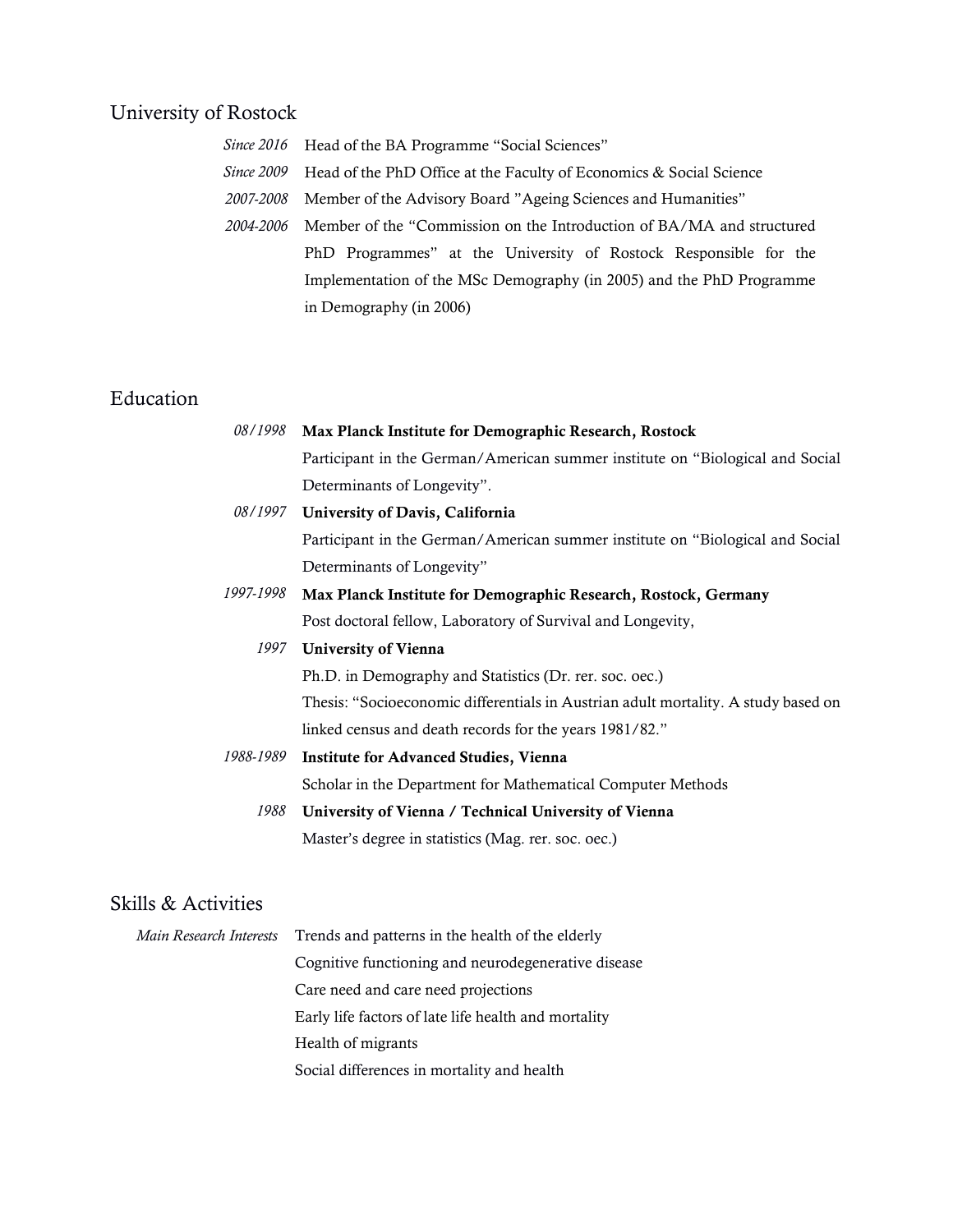*Skills* Demographic Change, Demographic Analysis, Demography and Population Studies, Demography, Gerontology, Population-Based Studies, Population Dynamics, Event History Analysis, Vital Statistics, Survey Methodology and Data Analysis, Longitudinal Data Analysis, Historical Demography, Multilevel Analysis, Population Ageing, Survival Analysis, Life Expectancy, Mortality, Population Projection, Epidemiologic Studies, Epidemiological Analysis, Cohort Studies

## *Scientific Appointments*

*and Memberships*

- Austrian Academy of Sciences: Corresponding Member of the Division of Humanities and the Social Sciences abroad (Since 2017)
- Elected *President* of the German Association for Demography (Since 2016)
- *Rector* of Demo-Doc: Multi-national PhD School in Demography (2011 2013)
- Member of the Leopoldina working group: "Wissenschaftliche und gesellschaftspolitische Bedeutung bevölkerungsweiter Längsschnittstudien"
- $(2014-2015)$
- *Member* of the "Expert Group on Demography" of the German Federal Ministry of the Interior (BMI) (Since 2014)
- *Member* of the "Expert Group on Self-determined Ageing" of the German Federal Ministry of the Family, the Elderly, Women and the Youth (BMFSFJ) (Since 2014)
- *Member* of the expert group of the "Wissenschaftsjahr Demographische Chance" of the Federal Ministry for Education and Research (BMBF) (2013)
- *Member* of the Research Council of the Federal Institute of Population Research *(2008-2010)*
- *Editor* "Demografische Forschung aus Erster Hand" (2006-2011)
- *Editor* "Konsequenzen des Demografischen Wandels" VS Verlag für Sozialwissenschaften, Wiesbaden (Since 2007)
- *Associate Editor* "Demographic Research" (1999 2018)
- *Founding Member* of the Scientific Board of the "European Doctoral School of Demography"(EDSD) (Since 2004)
- *Member* of the Expert Commission on Population Projections of the German Statistical Office (Since 2003)
- *Member* of the Expert Commission on Population Projections of the City of Leipzig (2005)
- *Member* of the Expert Jury "Journalistenpreis Weltbevölkerung" (Since 2007)
- Elected representative of the research scientists at the MPIDR (1998-2001)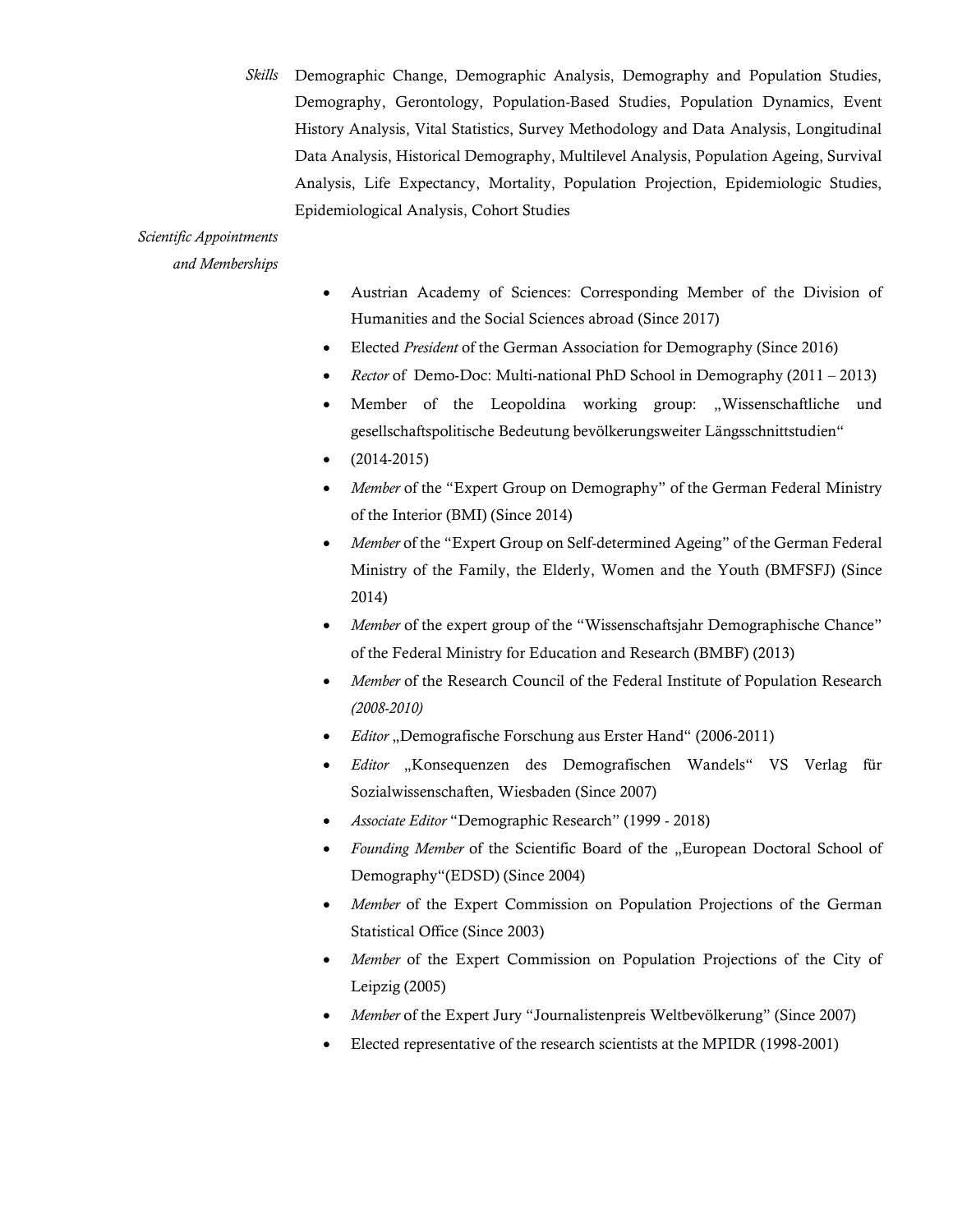## External Funding

- *FELICIE-Future Elderly LIving Conditions in Europe, EU 5. Framework, PI Germany: 145.000 Euros*
- *MAGGIE – Major AGing and Gender Issues in Europe, EU 6. Framework, PI Germany: 114.900 Euros*
- *MicMac – Bridging the Micro-Macro Gap in Population Forecasting, EU 6. Framework, PI Germany: 30.045 Euros*
- *EHLEIS – European Health and Life Expectancy Information System, EU 6. Framework, PI Germany: 47.500 Euros*
- *European Divergence and Convergence in Causes of Death, DFG, PI Germany: 106.800 Euros*
- *Historische Demografie - Mecklenburg in der demografischen Transition des 18. und 19. Jahrhunderts (Historische Demografie), Hochschulwissenschaftsprogramm (HWP), 15.150 Euros*
- *Versorgungsepidemiologische Auswirkungen des demografischen Wandels in Mecklenburg Vorpommern – Ein interdisziplinärer Ansatz zur flächendeckenden Versorgungsplanung*
- *Bundesärztekammer, 31.700 Euros*
- *Trends, Prognose, Risikofaktoren und der Einfluss ausgewählter Medizininnovationen*
- *Scholz & Friends Berlin, 80.504 Euros*
- *Unternehmensnachfolge im Handwerk, Handwerkskammer Schwerin, 48.815 Euros*
- *A History of Aging Societies. Rostocker Forschungsverbund, Exzellenz Förderprogramm (EFP), 43.950 Euros*
- *Establishment of a European Observatory to Inform the Social Policy Debate and to Provide Analytical Support on the Social Situation in the European Union, European Commission,*
- *PI Germany: 110.000 Euros*
- *DEMO-Doc: a multinational Doctoral Programme, DAAD, 250.000 Euros*
- *Rostocker Streitgespräche, BMBF, 25.000 Euros*
- *TEMOA: Teilhabe und Mobilität im Alter, BMBF, 200.000 Euros*
- *RESPONSE: Partnerschaft für Innovation in der Implantatstechnologie, BMBF, 500.000 Euros*
- *3M-Demometrie, DFG, 150.000 Euro*

## Reviews:

*for peer-reviewed journals*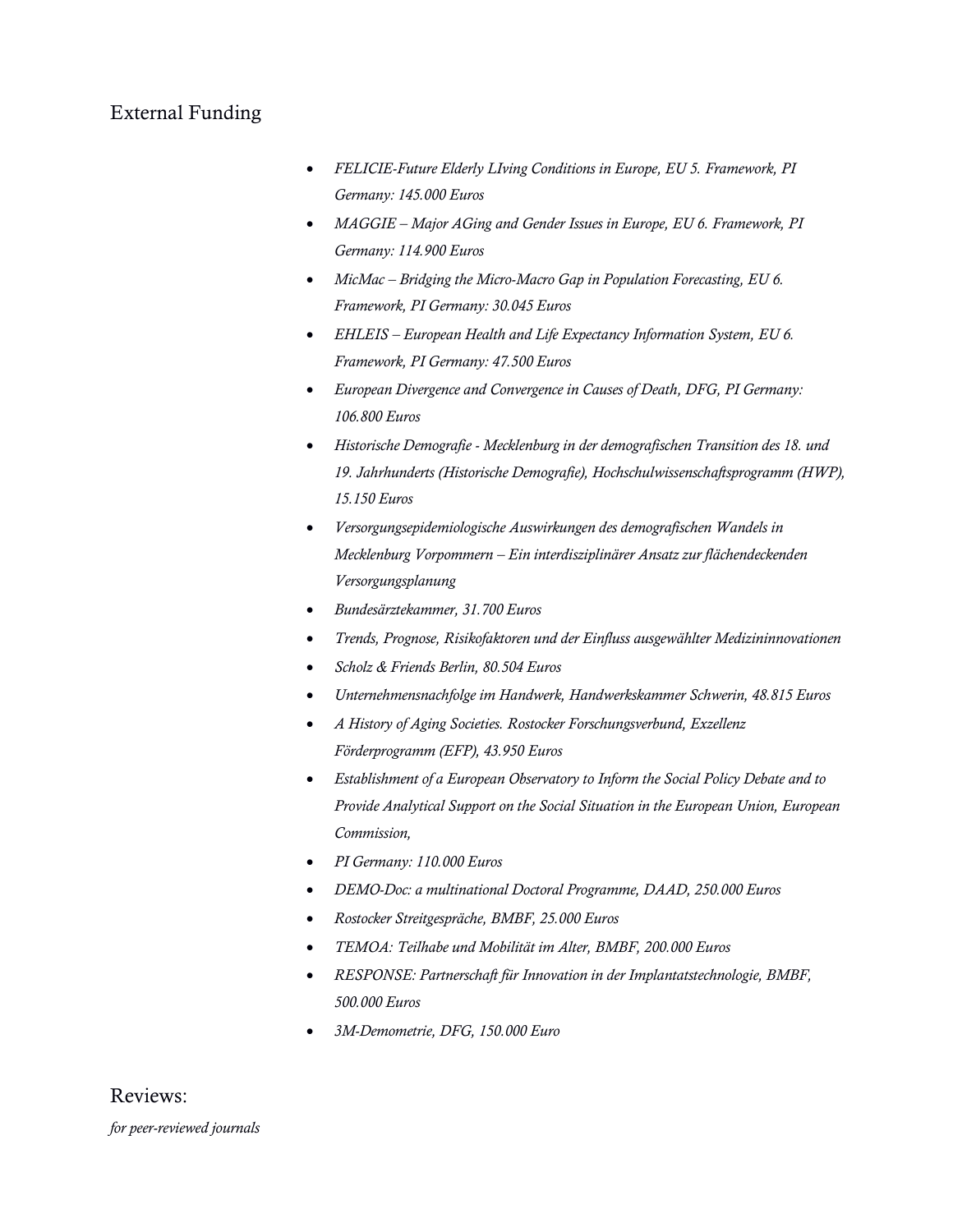#### *(among others)*

- *Demography*
- *Demographic Research*
- *Social Science and Medicine*
- *Social Biology*
- *International Journal of Epidemiology*
- *Heart*
- *Journal of Epidemiology and Community Health*
- *PLOS ONE*
- *Population Studies*
- *Population and Development Review*
- *Proceedings of the Royal Society, Series B Biological Sciences*
- *Economics and Human Biology*
- *Journal of Gerontology, Social Sciences*
- *Proceedings of the National Academy of Sciences (PNAS)*
- *Alzheimer's & Dementia*
- *Journal of Alzheimer's Disease*

## *for funding organisations*

 *(among others)*

- *Expert of 5th Framework of the European Commission*
- *Expert of the European Research Council: ERC Starting Grants (2007);*
- *Expert of the European Research Council: ERC Advanced Grants (2008, 2010, 2012)*
- *Expert Horizon 2020*
- *Wellcome Trust*
- *Austrian Science Fund (FWF)*
- *Dutch Science Foundation*
- *Belgium Science Foundation*
- *BMWF*
- *DFG*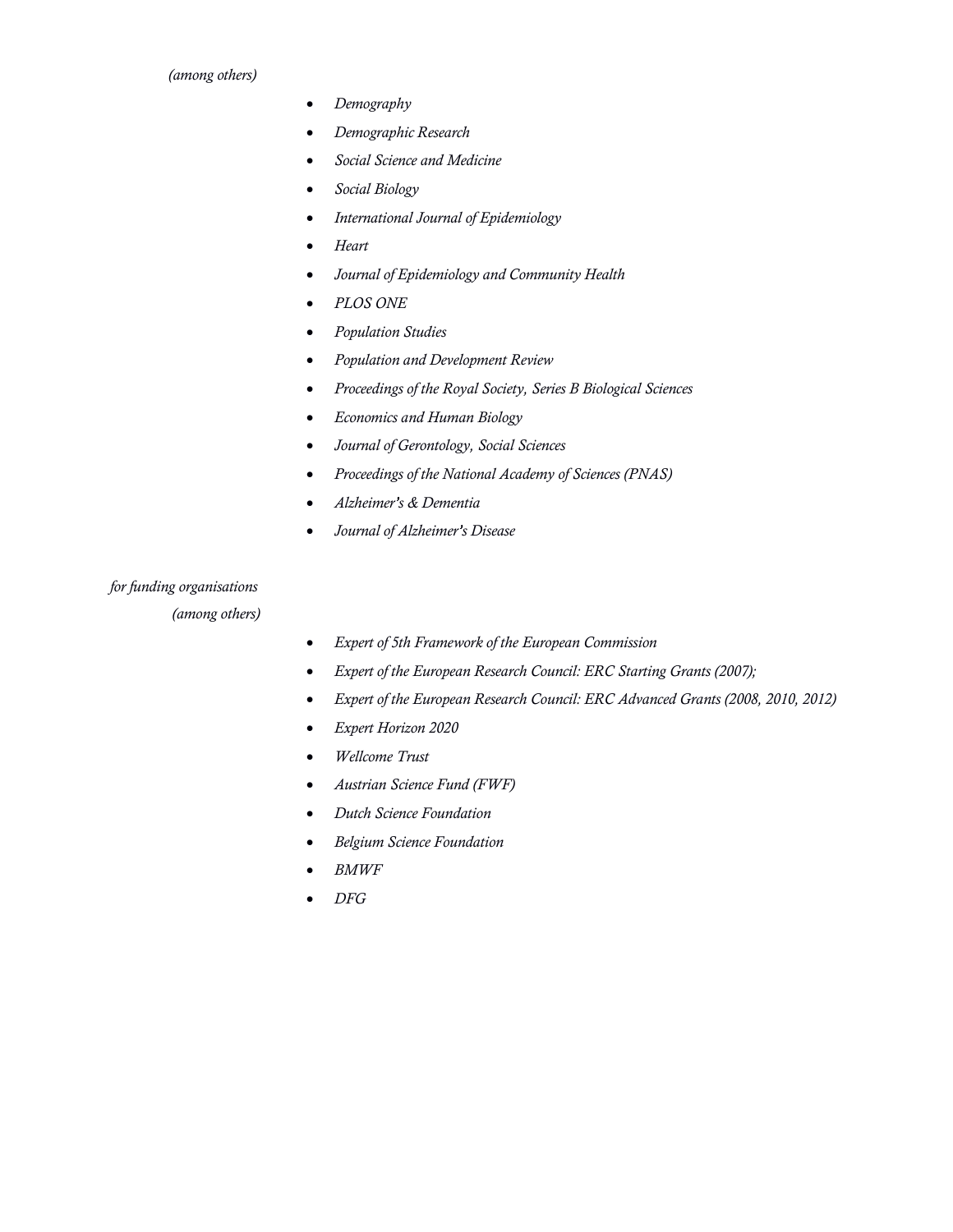## PUBLICATIONS

<https://orcid.org/0000-0001-7746-0652>



### Books

- Gabriele Doblhammer, Jordi Gumà: *A Demographic Perspective on Gender, Family and Health in Europe*. 01/2018; , ISBN: 978-3-319-72355-6, DOI:10.1007/978-3-319-72356-3
- Gabriele A. Doblhammer, Daniela ( VerfasserIn ) Georges, Alexander ( VerfasserIn ) Barth, Anja ( VerfasserIn ) Vatterrott, Ying ( VerfasserIn ) Zhou, Thusnelda B. ( VerfasserIn ) Tivig: *TEMOA - Teilhabe und Mobilität für Gesundheit im Alter : Schlussbericht : Berichtszeitraum: 1.1.2014-31.3.2015*. 01/2015; , DOI:10.2314/GBV:863240100
- Gabriele Doblhammer, Rostock Institut für Soziologie und Demographie, Daniela ( VerfasserIn ) Georges, Alexander ( VerfasserIn ) Barth: *Teilhabe und Mobilität für Gesundheit im Alter : TEMOA : Abschlußbericht der Arbeitspakete ... ; Arbeitspakete 1 bis 3: Einschränkungen in Mobilität und Sensorik als Risikofaktoren für Demenzerkrankung, Pflegebedarf und Sterblichkeit*. 01/2015; , DOI:10.2314/GBV:865592314
- Gabriele Doblhammer, ED: *Health among the Elderly in Germany: New Evidence on Disease, Disability and Care Need.*. Series on Population Studies by the Federal Institute for Population Research, Volume 46 01/2015; Opladen, Berlin, Toronto: Barbara Budrich.
- G. Doblhammer, A. Schulz, J. Steinberg, U. Ziegler: *Demografie der Demenz*. 01/2012; Verlag Hans Huber, Hofgrefe AG.
- Gabriele Doblhammer, Rembrandt Scholz: *Ageing, Care Need and Quality of Life: The Perspective of Care Givers and People in Need of Care*. 01/2010; , ISBN: 978-3-531-16626-1, DOI:10.1007/978-3-531-92335-2
- Gabriele Doblhammer, E Muth, A Kruse: *Lebenserwartung in Deutschland: Trends, Prognose, Risikofaktoren und der Einfluss ausgewählter Medizininnovationen*. 01/2008: pages 1-150;

Gabriele Doblhammer: *The Late Legacy of Very Early Life*. 10/2003; DOI:10.1007/978-3-662-10349-4

### Book Chapters

- Kreft D., Barth A., Doblhammer G.: *Nachfrageentwicklung bei Implantaten*. In: Löschner U., Siegosch F., Fleßa S. (eds) Strategien der Implantatentwicklung mit hohem Innovationspotenzial, 06/ 2021. Springer Gabler, Wiesbaden. https://doi.org/10.1007/978-3-658-33474-1\_4
- Doblhammer, Gabriele, Salzmann, Thomas: *Sterberate*. In: Wittwer H., Schäfer D., Frewer A. (Hrsg.) Handbuch Sterben und Tod. J.B. Metzler, Stuttgart. DOI: 10.1007/978-3-476-05762-4\_16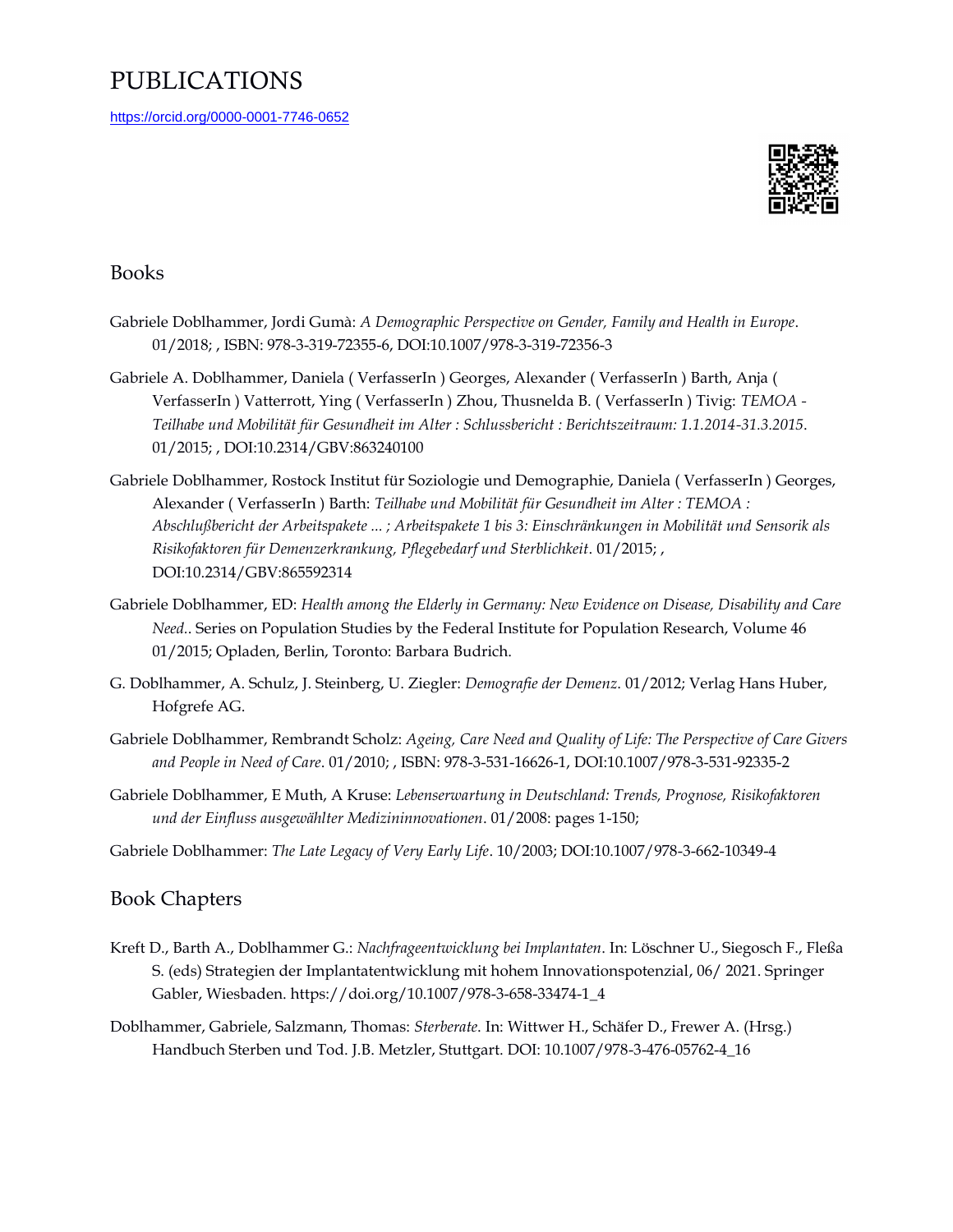- Thomas Fritze, Anne Fink, Gabriele Doblhammer: *Dementia in an Aging World*. Intelligent Assistive Technologies for Dementia, 09/2019: pages 15-34; , ISBN: 9780190459802, DOI:10.1093/med/9780190459802.003.0002
- Gabriele Doblhammer: *The Month of Birth: Evidence for Declining but Persistent Cohort Effects in Lifespan*. Old and New Perspectives on Mortality Forecasting, 01/2019: pages 319-334; , ISBN: 978-3-030-05074-0, DOI:10.1007/978-3-030-05075-7\_23
- Gabriele Doblhammer, Anne Fink, Thomas Fritze, Michael Nerius: *2. Demographische Entwicklung und Epidemiologie von Demenzerkrankungen: Grundlagen – Diagnostik – Therapie – Versorgung – Prävention*. Handbuch Alzheimer-Krankheit, 06/2018: pages 13-34; , ISBN: 9783110411003, DOI:10.1515/9783110411003-003
- Gabriele Doblhammer, Jordi Gumà: *Gender Differences in the Relationship Between Household Position and Health in Twelve European Countries: Are They Associated with the Value Climate?*. A Demographic Perspective on Gender, Family and Health in Europe, 02/2018: pages 103-131; , ISBN: 978-3-319- 72355-6, DOI:10.1007/978-3-319-72356-3\_6
- Gabriele Doblhammer, Steffen Peters, Debora Rizzuto, Anna-Karin Welmer: *The Effect of Current Family Situation on Slow Walking Speed at Old Age*. A Demographic Perspective on Gender, Family and Health in Europe, 02/2018: pages 283-303; , ISBN: 978-3-319-72355-6, DOI:10.1007/978-3-319-72356- 3\_12
- Jordi Gumà, Gabriele Doblhammer: *Framework*. A Demographic Perspective on Gender, Family and Health in Europe, 02/2018: pages 1-7; , ISBN: 978-3-319-72355-6, DOI:10.1007/978-3-319-72356-3\_1
- Daniela Georges, Daniel Kreft, Gabriele Doblhammer: *The Contextual and Household Contribution to Individual Health Status in Germany: What Is the Role of Gender and Migration Background?*. A Demographic Perspective on Gender, Family and Health in Europe, 02/2018: pages 193-232; , ISBN: 978-3-319-72355-6, DOI:10.1007/978-3-319-72356-3\_9
- Gabriele Doblhammer, Jordi Gumà: *Summary and Research Implications*. A Demographic Perspective on Gender, Family and Health in Europe, 02/2018: pages 9-19; , ISBN: 978-3-319-72355-6, DOI:10.1007/978-3-319-72356-3\_2
- Anna Oksuzyan, Jordi Gumà, Gabriele Doblhammer: *Sex Differences in Health and Survival*. A Demographic Perspective on Gender, Family and Health in Europe, 02/2018: pages 65-100; , ISBN: 978-3-319- 72355-6, DOI:10.1007/978-3-319-72356-3\_5
- Daniel Kreft, Alexander Barth, Anne Fink, Michael Nerius, Gabriele Doblhammer, Thomas Fritze: *Aktueller Stand und Prognose des Krankenhausbedarfs von Personen mit und ohne Demenz in Deutschland*. Krankenhaus-Report 2018; Schwerpunkt: Bedarf und Bedarfsgerechtigkeit, 01/2018; Schattauer-Verlag., ISBN: 978-3-7945-3287-2
- Alexander Barth, Gabriele Doblhammer: *Physische Mobilität und Gesundheit im Alter*. Die transformative Macht der Demografie, 10/2017; , DOI:10.1007/978-3-658-13166-1\_15
- Gabriele Doblhammer, Thomas Fritze: *Month of Birth and Dementia Late in Life*. Social Demography Forschung an der Schnittstelle von Soziologie und Demografie, 01/2016; , DOI:10.1007/978-3-658- 11490-9\_10
- Nadja Milewski, Gabriele Doblhammer: *Mental Health Among Migrants. New evidence from the German Socioeconomic Panel*. Health among the Elderly in Germany: New Evidence on Disease, Disability and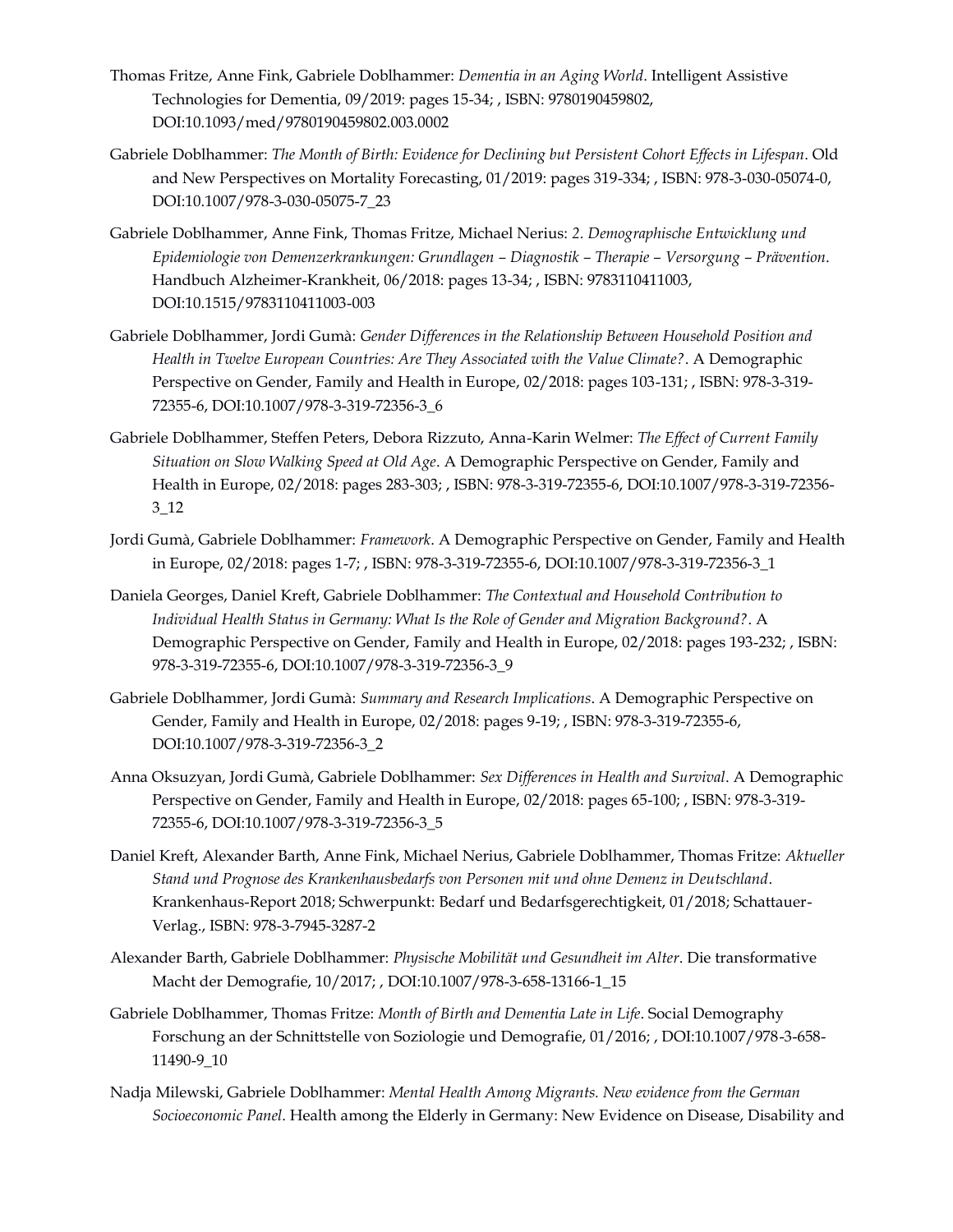Care Need., Series on Population Studies by the Federal Institute for Population Research, Volume 46 01/2015; Opladen, Berlin, Toronto: Barbara Budrich.

- Maria Carnein, Nadja Milewski, Gabriele Doblhammer: *Health inequalities of immigrants: Patterns and determinants of disability-free life expectancy of Turks living in Germany*. Health among the Elderly in Germany: New Evidence on Disease, Disability and Care Need., Series on Population Studies by the Federal Institute for Population Research, Volume 46 01/2015; Opladen, Berlin, Toronto: Barbara Budrich.
- Gabriele Doblhammer, Thomas Fritze, Stefan Teipel: *Regional Patterns of Dementia in Germany and Their Relationship with Chronic Disease*. Health among the Elderly in Germany: New Evidence on Disease, Disability and Care Need., Series on Population Studies by the Federal Institute for Population Research, Volume 46 01/2015; Opladen, Berlin, Toronto: Barbara Budrich.
- Alexander Barth, Gabriele Doblhammer, Dorly J.H. Deeg: *Welfare State and Disability. The Relationship between Chronic Disease and Disability Depends on the Health System*. Health among the Elderly in Germany: New Evidence on Disease, Disability and Care Need., Series on Population Studies by the Federal Institute for Population Research, Volume 46 edited by Gabriele Doblhammer, 01/2015; Opladen, Berlin, Toronto: Barbara Budrich.
- A. Schulz, G Doblhammer: *Aktueller und zukünftiger Krankenbestand von Demenz in Deutschland auf Basis der Routinedaten der AOK*. 01/2012; Schattauer.
- Uta Ziegler, Gabriele Doblhammer: *Projections of the Number of People with Dementia in Germany 2002 Through 2047*. 01/2010: pages 94-111; , DOI:10.1007/978-3-531-92335-2\_6
- Gabriele Doblhammer, Uta Ziegler: *Trends in Individual Trajectories of Health Limitations: A Study based on the German Socio-Economic Panel for the Periods 1984 to 1987 and 1995 to 1998*. 01/2010: pages 177-201; , DOI:10.1007/978-3-531-92335-2\_10
- Gabriele Doblhammer, Uta Ziegler: *Care Need Projections by Marital Status and Childlessness for Germany 2000-2030 based on the FELICIE Project*. Ageing, Care Need and Quality of Life, 01/2010: pages 42-60; , DOI:10.1007/978-3-531-92335-2\_3
- Gabriele Doblhammer, Rasmus Hoffmann, Elena Muth, Wilma Nusselder: *The Effect of Sex, Obesity and Smoking on Health Transitions: A Statistical Meta-analysis*. Ageing, Care Need and Quality of Life, 01/2010: pages 114-142; , DOI:10.1007/978-3-531-92335-2\_7
- Ziegler U, Doblhammer G, Muth E: *Trends und Muster in Lebenserwartung und Gesundheit und Prognose der Demenzerkrankungen in Deutschland bis 2050*. Ethik und Erinnerung - Zur Verantwortung der Psychiatrie in Vergangenheit und Gegenwart, Edited by Kumbier E, Teipel SJ, Herpertz SC, 01/2009: chapter Trends und Muster in Lebenserwartung und Gesundheit und Prognose der Demenzerkrankungen in Deutschland bis 2050: pages 91-108; Pabst Science Publishers, Lengerich.
- Gertrud M. Backes, Vera Lasch, Katja Reimann, Gabriele Doblhammer, Uta Ziegler: *Future Elderly Living Conditions In Europe: Demographic Insights*. Gender, Health and Ageing, 01/2006; , DOI:10.1007/978-3- 531-90355-2\_13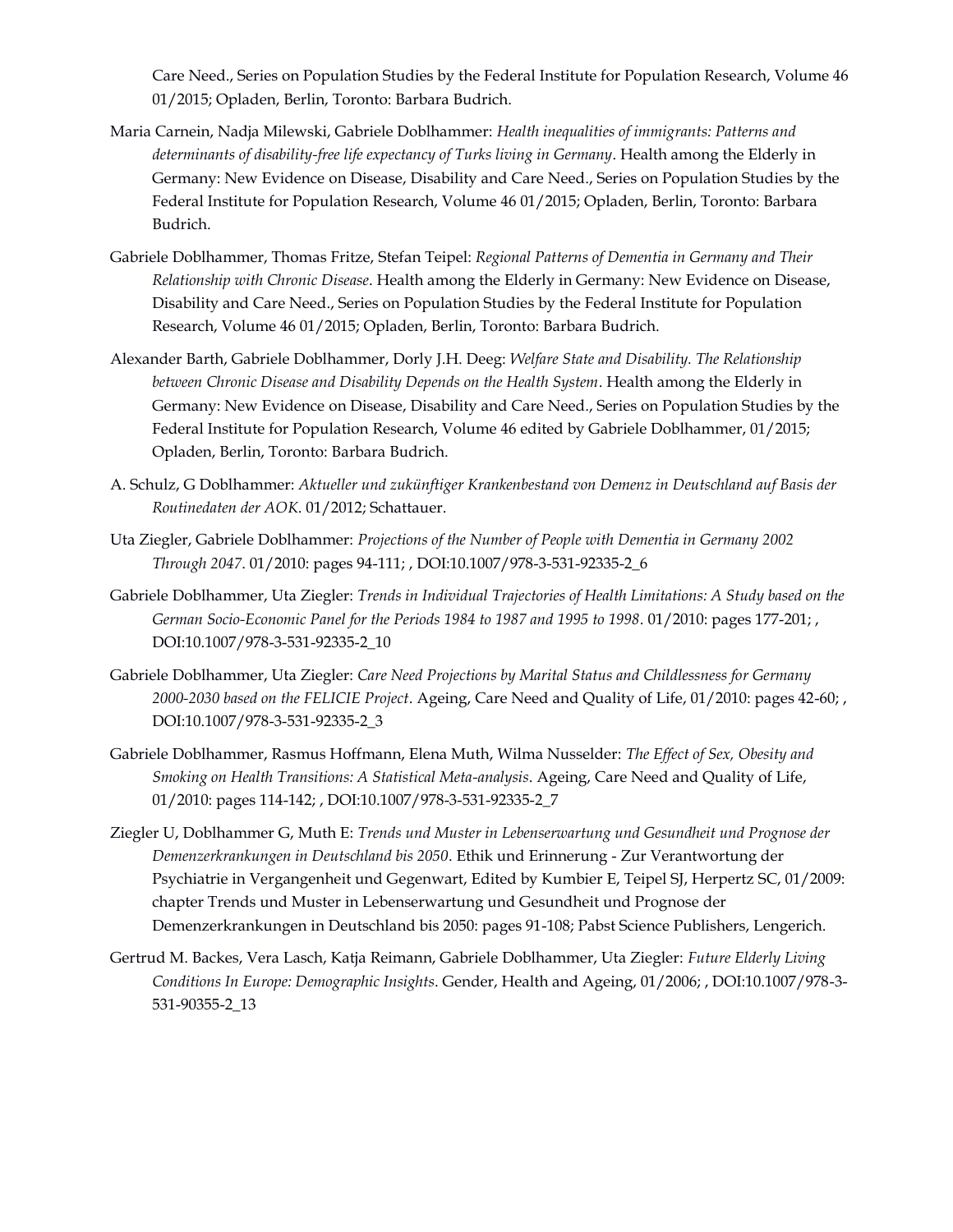## Journal Publications

- Reinke, C; Buchmann, N; Fink, A; Tegeler, C; Demuth, I; Doblhammer, G: *Diabetes duration and the risk of dementia: a cohort study based on German health claims data.* Age and ageing, 2021. DOI:10.1093/ageing/afab231
- Fink, A; Doblhammer, G; Tamgüney, G: *Recurring Gastrointestinal Infections Increase the Risk of Dementia.* Journal of Alzheimer's Disease, 84(2): 1-10. DOI:10.3233/JAD-210316
- Aretz B, Janssen F, Vonk JM, Heneka MT, Boezen HM, Doblhammer G: *Long-term exposure to fine particulate matter, lung function and cognitive performance: A prospective Dutch cohort study on the underlying routes.* Environmental Research, 201, 10/ 2021, 111533, DOI: 10.1016/j.envres.2021.111533
- Kreft D, Doblhammer G, Guthoff RF, Frech S: *Incidence, individual, and macro level risk factors of severe binocular visual impairment and blindness in persons aged 50 and older. PLoS ONE, 05/ 2021, DOI:*  10.1371/journal.pone.0251018
- Hoffmann R, Doblhammer G: *Approaches and Methods for Causal Analysis of Panel Data in the Area of Morbidity and Mortality.* Comparative Population Studies, 46, 04/ 2021, DOI: 10.12765/CPoS-2021-03
- Georges, D; Buber-Ennser, I; Rengs, B; Kohlenberger, J; Doblhammer, G: *Health determinants among refugees in Austria and Germany. A propensity-matched comparative study for Syrian, Afghan, and Iraqi refugees*. Plos one, 16(4), e0250821. DOI:10.1371/journal.pone.0250821
- Weißbach, R; Kim, Y; Dörre, A; Fink, A; Doblhammer, G: *Left-censored dementia incidences in estimating cohort effects*. Lifetime Data Anal 27, 38-63 (2021). DOI: 10.1007/s10985-020-09505-1
- Doblhammer G, Reinke C, Kreft D: *The second wave of SARS-CoV-2 infections and COVID-19 deaths in Germany – driven by values, social status and migration backround? A county-scale explainable machine learing approach.* medRxiv 2021.04.14.21255474, DOI: 10.1101/2021.04.14.21255474
- Fritze T, Doblhammer G, Widmann C N, Heneka M T: *Time course of dementia following sepsis in German health claims data*. Neurol Neuroimmunol Neuroinflamm Jan 2021, 8(1) e911; DOI: 10.1212/NXI.0000000000000911
- Doblhammer G, Reinke C, Kreft D: *Social disparites in the first wave of COVID-19 infections in Germany: A county-scale explainable machine learning approach.* medRxiv 2020.12.22.20248386; DOI: 10.1101/2020.12.22.20248386
- Dörre, A; Doblhammer, G: *The Effect of Gender in COVID-19 Infections and Mortality in Germany: Insights from Age- and Sex-Specific Modelling of Contact Rates, Infections and Deaths*. medRxiv 2020.10.06.20207951. DOI: 10.1101/2020.10.06.20207951.
- Fritze, T; Reinke, C; van den Berg, G J; Doblhammer, G: *World War II cohorts and diabetes mellitus, coronary heart disease and cerebrovascular disease later in life: An observational cohort study based on German claims data*. medRxiv 2020.11.11.20227660. DOI: 10.1101/2020.11.11.20227660
- Heser K, Fink A, Reinke C, Wagner M, Doblhammer G: *The temporal association between incident late-life depression and incident dementia.* Acta Psychiatrica Scandinavica, 142(5), 402-312, DOI:10.1111/acps.13220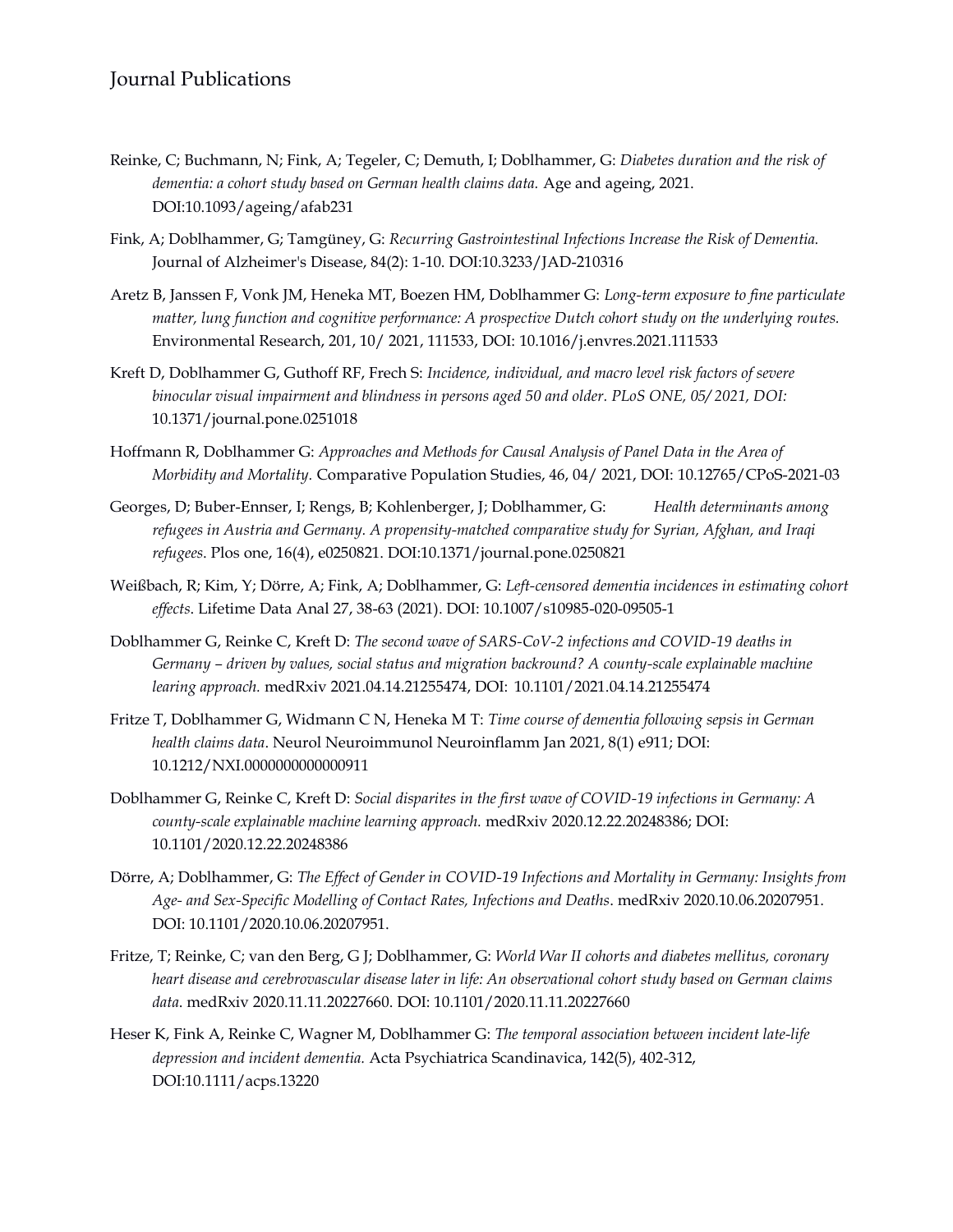- Aretz B, Janssen F, Vonk J M, Heneka M T, Boezen M, Doblhammer G: *Long-Term Exposure to Fine Particulate Matter, Lung Function and Cognitive Performance: A Prospective Dutch Cohort Study on the Underlying Routes.* medRxiv 2020.10.14.20212506; DOI: 10.1101/2020.10.14.20212506
- Kreft D, Keiler J, Grambow E, Kischkel,s, Wree A, Doblhammer: *Prevalence and Mortality of Venous Leg Diseases of the Deep Veins: An Observational Cohort Study Based on German Health Claims Data.* Angiology. 2020 May;71(5):452-464. DOI: 10.1177/0003319720905751
- D. Kreft, G. Doblhammer, R. F. Guthoff, S. Frech: *Prevalence, incidence, and risk factors of primary open-angle glaucoma - a cohort study based on longitudinal data from a German public health insurance*. BMC Public Health 12/2019; 19(1)., DOI:10.1186/s12889-019-6935-6
- Michael Nerius, Britta Haenisch, Willy Gomm, Gabriele Doblhammer, Anja Schneider: *Glucocorticoid Therapy is Associated with a Lower Risk of Dementia*. Journal of Alzheimer's disease: JAD 11/2019; 73(1):1-9., DOI:10.3233/JAD-190444
- Olga Grigoriev, Gabriele Doblhammer: *Changing educational gradient in long-term care-free life expectancy among German men, 1997-2012*. PLoS ONE 09/2019; 14(9):e0222842., DOI:10.1371/journal.pone.0222842
- Nikolaus Buchmann, Anne Fink, Christina Tegeler, Ilja Demuth, Gabriele Doblhammer, Elisabeth Steinhagen-Thiessen: *Type II diabetes and dementia*. Acta Diabetologica 08/2019;, DOI:10.1007/s00592- 019-01400-y
- Michael Nerius, Gabriele Doblhammer, Gültekin Tamgüney: *GI infections are associated with an increased risk of Parkinson's disease*. Gut 06/2019;, DOI:10.1136/gutjnl-2019-318822
- Nikolaus Buchmann, Anne Fink, Christina Tegeler, Ilja Demuth, Gabriele Doblhammer, Elisabeth Steinhagen-Thiessen: *Different treatment forms of type II diabetes and the risk of dementia in German health claims data*. Acta Diabetologica 05/2019; 56(18)., DOI:10.1007/s00592-019-01332-7
- Michael Nerius, Uta Ziegler, Gabriele Doblhammer, Anne Fink: *Trends in der Prävalenz von Demenz und Parkinson – Eine Analyse auf Basis aller gesetzlich versicherten Personen im Alter 65+in Deutschland zwischen 2009 und 2012*. Das Gesundheitswesen 03/2019;, DOI:10.1055/a-0829-6494
- Benjamin Aretz, Gabriele Doblhammer, Fanny Janssen: *Effects of changes in living environment on physical health: a prospective German cohort study of non-movers*. The European Journal of Public Health 03/2019;, DOI:10.1093/eurpub/ckz044
- Alexander Barth, Benjamin Aretz, Gabriele Doblhammer: *Das Risiko für Erwerbsminderungsrente bei Herz-Kreislauf-Erkrankungen nach medizinischen Rehabilitationen: Eine ereignisdatenanalytische Studie auf Basis von Daten der Deutschen Rentenversicherung*. Das Gesundheitswesen 03/2019;, DOI:10.1055/a-0832- 2117
- Gabriele Doblhammer: *Ein langes gesundes Leben?*. AStA Wirtschafts- und Sozialstatistisches Archiv 03/2019; 13(3–4):1-19., DOI:10.1007/s11943-019-00242-y
- Gabriele Doblhammer, Alexander Barth: *Prevalence of Morbidity at Extreme Old Age in Germany: An Observational Study Using Health Claims Data: Prevalence of Morbidity at Extreme Old Age*. Journal of the American Geriatrics Society 07/2018; 66(7)., DOI:10.1111/jgs.15460
- Daniel Kreft, Myra B. McGuinness, Gabriele Doblhammer, Robert P. Finger: *Diabetic retinopathy screening in incident diabetes mellitus type 2 in Germany between 2004 and 2013 - A prospective cohort study based on health claims data*. PLoS ONE 04/2018; 13(4):e0195426., DOI:10.1371/journal.pone.0195426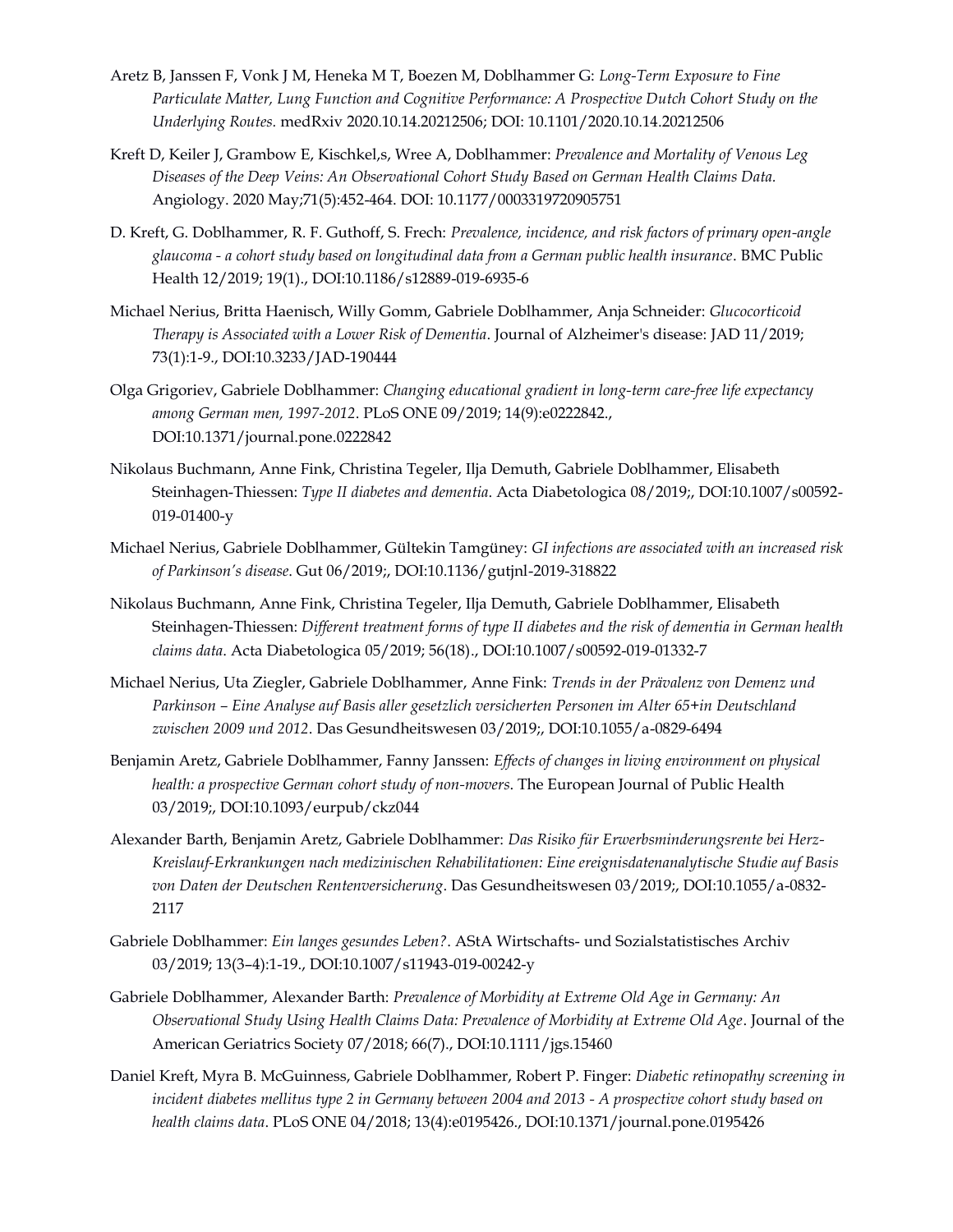- Alexander Barth, Seyrani Yücel, Hüseyin Ince, Gabriele Doblhammer: *Impact of transcatheter aortic valve implantation on the risk of mortality in patients with severe aortic valve diseases: a health insurance-based analysis*. 04/2018; 5(1):e000756., DOI:10.1136/openhrt-2017-000756
- Stefan J. Teipel, Thomas Fritze, Martin Ellenrieder, Britta Haenisch, Wolfram Mittelmeier, Gabriele Doblhammer: *Association of joint replacement surgery with incident dementia diagnosis in German claims data*. International Psychogeriatrics 03/2018; 30(9):1-9., DOI:10.1017/S1041610217002976
- Stefanie Frech, Daniel Kreft, Rudolf F. Guthoff, Gabriele Doblhammer: *Pharmacoepidemiological assessment of adherence and influencing co-factors among primary open-angle glaucoma patients—An observational cohort study*. PLoS ONE 01/2018; 13(1):e0191185., DOI:10.1371/journal.pone.0191185
- Michael Nerius, Kristina Johnell, Sara Garcia-Ptacek, Maria Eriksdotter, Britta Haenisch, Gabriele Doblhammer: *The Impact of Antipsychotic Drugs on Long-term Care, Nursing Home Admission, and Death in Dementia Patients*. The Journals of Gerontology Series A Biological Sciences and Medical Sciences 12/2017; 73(10)., DOI:10.1093/gerona/glx239
- Anne Fink, Nikolaus Buchmann, Christina Tegeler, Elisabeth Steinhagen-Thiessen, Ilja Demuth, Gabriele Doblhammer: *Physical activity and cohabitation status moderate the link between diabetes mellitus and cognitive performance in a community-dwelling elderly population in Germany*. PLoS ONE 10/2017; 12(10):e0187119., DOI:10.1371/journal.pone.0187119
- Michael Nerius, Anja Schneider, Gabriele Doblhammer: *THE IMPACT OF GLUCOCORTICOSTEROIDS ON THE RISK OF DEMENTIA*. Alzheimer's and Dementia 07/2017; 13(7):P1189-P1190., DOI:10.1016/j.jalz.2017.06.1772
- Gabriele Doblhammer, Alexander Barth, Daniel Kreft: *IS DEMENTIA AN AGING OR AN AGE-RELATED DISEASE? COHORT FINDINGS FROM GERMAN HEALTH CLAIMS DATA*. Alzheimer's and Dementia 07/2017; 13(7):P840-P841., DOI:10.1016/j.jalz.2017.06.1180
- Gültekin Tamgüney, Michael Nerius, Gabriele Doblhammer: *GASTROENTERITIS AND COLITIS AND SUBSEQUENT RISK OF PARKINSON'S DISEASE*. Alzheimer's and Dementia 07/2017; 13(7):P1182., DOI:10.1016/j.jalz.2017.06.1752
- Michael Nerius, Kristina Johnell, Sara Garcia-Ptacek, Maria Eriksdotter, Britta Haenisch, Gabriele Doblhammer: *THE IMPACT OF ANTIPSYCHOTIC DRUGS ON LONG-TERM CARE DEPENDENCY, NURSING HOME ADMISSION AND DEATH AMONG DEMENTIA PATIENTS*. Alzheimer's and Dementia 07/2017; 13(7):P1239-P1240., DOI:10.1016/j.jalz.2017.07.445
- Gabriele Doblhammer, Thomas Fritze, Anne Fink, Daniel Kreft, Alexander Barth: *DIFFERENT TRENDS IN DEMENTIA PREVALENCE IN EAST AND WEST GERMANY BETWEEN THE YEARS 2007 AND 2012*. Alzheimer's and Dementia 07/2017; 13(7):P908-P909., DOI:10.1016/j.jalz.2017.07.326
- Alexander Barth, Anja Vatterrott, Ying Zhou, Anne Fink, Gabriele Doblhammer: *Extremity injuries and dementia disproportionately increase the risk for long-term care at older age in an analysis of German Health Insurance routine data for the years 2006 to 2010*. European Review of Aging and Physical Activity 12/2016; 13(1)., DOI:10.1186/s11556-016-0169-8
- Daniel Kreft, Gabriele Doblhammer: *Expansion or compression of long-term care in Germany between 2001 and 2009? A small-area decomposition study based on administrative health data*. Population Health Metrics 12/2016; 14(1)., DOI:10.1186/s12963-016-0093-1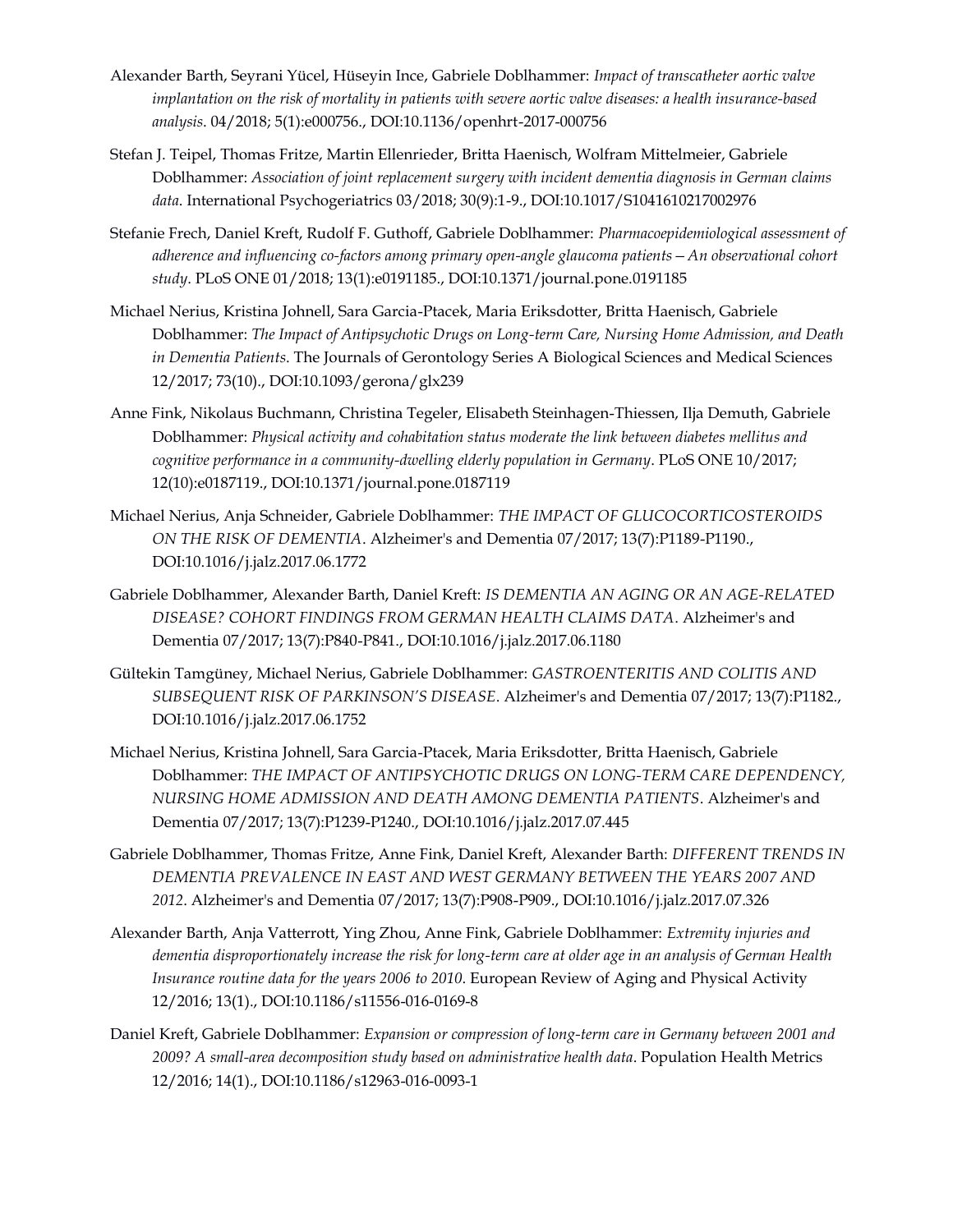- Ying Zhou, Hein Putter, Gabriele Doblhammer: *Years of life lost due to lower extremity injury in association with dementia, and care need: A 6-year follow-up population-based study using a multi-state approach among German elderly*. BMC Geriatrics 12/2016; 16(1)., DOI:10.1186/s12877-016-0184-7
- M Nerius, A Fink, G Doblhammer: *Parkinson's disease in Germany: Prevalence and incidence based on health claims data*. Acta Neurologica Scandinavica 10/2016; 136(5)., DOI:10.1111/ane.12694
- Willy Gomm, Klaus von Holt, Friederike Thomé, Karl Broich, Wolfgang Maier, Klaus Weckbecker, Anne Fink, Gabriele Doblhammer, Britta Haenisch: *Regular Benzodiazepine and Z-Substance Use and Risk of Dementia: An Analysis of German Claims Data*. Journal of Alzheimer's disease: JAD 08/2016; 54(2):1-8., DOI:10.3233/JAD-151006
- Thomas Fritze, Stefan Teipel, Attila Óvári, Ingo Kilimann, Gabriele Witt, Gabriele Doblhammer: *Hearing Impairment Affects Dementia Incidence. An Analysis Based on Longitudinal Health Claims Data in Germany*. PLoS ONE 07/2016; 11(7):e0156876., DOI:10.1371/journal.pone.0156876
- Willy Gomm, Klaus von Holt, Friederike Thomé, Karl Broich, Wolfgang Maier, Anne Fink, Gabriele Doblhammer, Britta Haenisch: *Association of Proton Pump Inhibitors With Risk of Dementia: A Pharmacoepidemiological Claims Data Analysis*. 02/2016; 73(4)., DOI:10.1001/jamaneurol.2015.4791
- Gabriele Doblhammer, Thomas Fritze: *Month of Birth and Dementia Late in Life*. KZfSS Kölner Zeitschrift für Soziologie und Sozialpsychologie 09/2015; 67(S1):217-240., DOI:10.1007/s11577-015-0328-3
- J Tetzlaff, G Doblhammer: *Kompression versus Expansion von Multimorbidität – Ergebnisse auf Basis der Wellen 1996 und 2008 des Deutschen Alterssurveys (DEAS)*. Das Gesundheitswesen 09/2015; 77(08/09)., DOI:10.1055/s-0035-1563032
- Gabriele Doblhammer, Anne Fink, Stephanie Zylla, Frans Willekens: *Compression or Expansion of Dementia into Old Age in Germany? An Observational Study of Short-Term Trends in Incidence and Death Rates of Dementia between 2006/07 and 2009/10 Based on German Health Insurance Data*. Alzheimer's Research and Therapy 09/2015; in press., DOI:10.1186/s13195-015-0146-x
- Michael T. Heneka, Anne Fink, Gabriele Doblhammer: *Effect of pioglitazone medication on the incidence of dementia*. Annals of Neurology 08/2015; 78(2):284-294., DOI:10.1002/ana.24439
- Anne Fink, Gabriele Doblhammer: *Risk of Long-Term Care Dependence for Dementia Patients is Associated with Type of Physician: An Analysis of German Health Claims Data for the Years 2006 to 2010*. Journal of Alzheimer's disease: JAD 07/2015; 47(2):443-452., DOI:10.3233/JAD-142082
- Stefan Teipel, Thomas Fritze, Attila Ovari, Anne Buhr, Ingo Kilimann, Gabriele Witt, PauHW, Gabriele Doblhammer: *Regional Pattern of Dementia and Prevalence of Hearing Impairment in Germany*. Journal of the American Geriatrics Society 07/2015; 63(8)., DOI:10.1111/jgs.13561
- Michael Mühlichen, Rembrandt D. Scholz, Gabriele Doblhammer: *Soziale Unterschiede in der Säuglingssterblichkeit in Rostock im 19. Jahrhundert: Eine demografische Analyse anhand von Kirchenbuchdaten*. Comparative Population Studies 03/2015; 40(Selected Articles in German):87-114., DOI:10.12765/CPoS-2015-03de
- Michael Mühlichen, Rembrandt D. Scholz, Gabriele Doblhammer: *Social Differences in Infant Mortality in 19th Century Rostock: A Demographic Analysis Based on Church Records*. Comparative Population Studies 03/2015; 40(2):191-216., DOI:10.12765/CPoS-2015-03en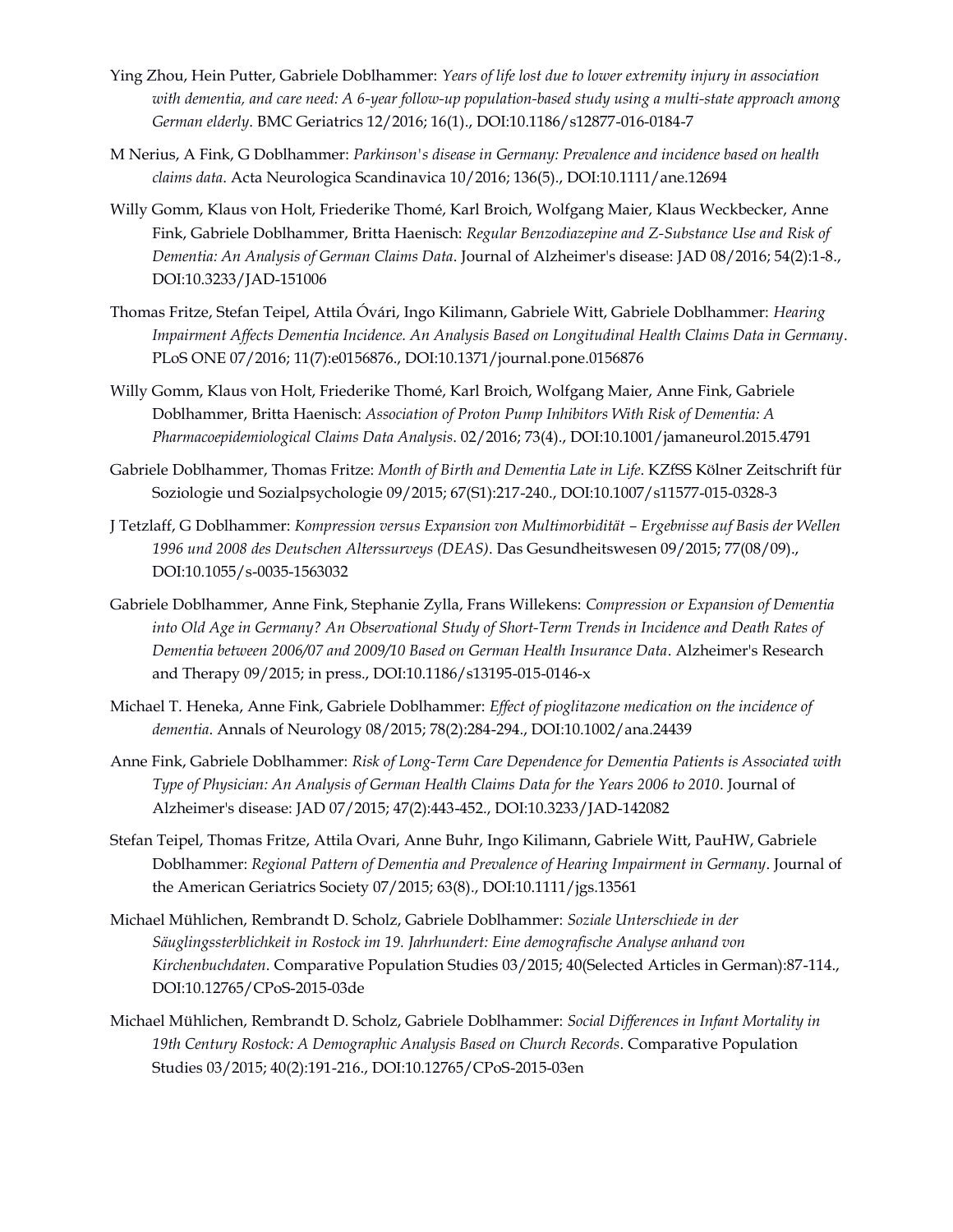- Gabriele Doblhammer, Anne Fink, Thomas Fritze: *Short-term trends in dementia prevalence in Germany between the years 2007 and 2009*. Alzheimer's and Dementia 03/2015; 11(3):291-299., DOI:10.1016/j.jalz.2014.02.006
- Britta Haenisch, Klaus von Holt, Birgitt Wiese, Karl Broich, Frank Jessen, Gabriele Doblhammer, Wolfgang Maier: *Risk Modification of Dementia in Patients Aged >= 75 Years - Influence of PPIs*. Pharmacoepidemiology and Drug Safety 10/2014; 23:59-60.
- Thomas Fritze, Gabriele Doblhammer, Gerard J. van den Berg: *Can Individual Conditions during Childhood Mediate or Moderate the Long-term Cognitive Effects of Poor Economic Environments at Birth?*. Social Science & Medicine 10/2014; 119., DOI:10.1016/j.socscimed.2014.07.011
- Anne Fink, Michael Heneka, Gabriele Doblhammer: *THE EFFECT OF THE PRESCRIPTION OF PIOGLITAZONE ON THE INCIDENCE OF DEMENTIA*. Alzheimer's and Dementia 07/2014; 10(4):P585-P586., DOI:10.1016/j.jalz.2014.05.973
- Gabriele Doblhammer, Anne Fink, Stephanie Zylla, Thomas Fritze, Frans Willekens: *SHORT-TERM TRENDS IN GERMAN DEMENTIA PREVALENCE, INCIDENCE, AND MORTALITY*. Alzheimer's and Dementia 07/2014; 10(4):P279., DOI:10.1016/j.jalz.2014.04.527
- Christina Westphal, Gabriele Doblhammer: *Projections of Trends in Overweight in the Elderly Population in Germany until 2030 and International Comparison*. Obesity Facts 02/2014; 7(1):57-68., DOI:10.1159/000358738
- Gabriele Doblhammer, Gerard J van den Berg, Thomas Fritze: *Economic Conditions at the Time of Birth and Cognitive Abilities Late in Life: Evidence from Ten European Countries*. PLoS ONE 09/2013; 8(9):e74915., DOI:10.1371/journal.pone.0074915
- Gabriele Doblhammer, Anne Fink, Thomas Fritze, Christian Günster: *The demography and epidemiology of dementia*. Geriatric Mental Health Care 06/2013; 1(2):29–33., DOI:10.1016/j.gmhc.2013.04.002
- Ulrike Siewert, Konstanze Fendrich, Marcello Ricardo Paulista Markus, Sebastian E. Baumeister, Gabriele Doblhammer-Reiter, Rembrandt D. Scholz, Wolfgang Hoffmann: *Future outpatient health-care utilisation in an ageing population: Projections up to the year 2020 based on the Study of Health in Pomerania (SHIP)*. Journal of Public Health 06/2013;, DOI:10.1007/s10389-012-0550-7
- Pavel Grigoriev, Gabriele Doblhammer-Reiter, Vladimir Shkolnikov: *Trends, patterns, and determinants of regional mortality in Belarus, 1990-2007*. Population Studies 10/2012; 67(1)., DOI:10.1080/00324728.2012.724696
- Jan-Philipp Bach, Uta Ziegler, Günther Deuschl, Richard Dodel, Gabriele Doblhammer-Reiter: *Reply to Letter: Projected Numbers of People With Movement Disorders in the Years 2030 and 2050: Implications for Sub-Saharan Africa, Using Essential Tremor and Parkinson's Disease in Tanzania as an Example*. Movement Disorders 08/2012; 27(9)., DOI:10.1002/mds.25094
- Daniel Kreft, Gabriele Doblhammer: *Contextual and individual determinants of health among Aussiedler and native Germans*. Health & Place 06/2012; 18(5):1046-55., DOI:10.1016/j.healthplace.2012.05.008
- G Doblhammer, D Kreft, A Dethloff: *Life years gained. Long-term trends in mortality by causes of death in Germany and in an international perspective*. Bundesgesundheitsblatt - Gesundheitsforschung - Gesundheitsschutz 04/2012; 55(4):448-58., DOI:10.1007/s00103-012-1455-x
- A. Schulz, G. Doblhammer: *Current and future numbers of persons with dementia in Germany on basis of secondary data of the statutory health insurance AOK*.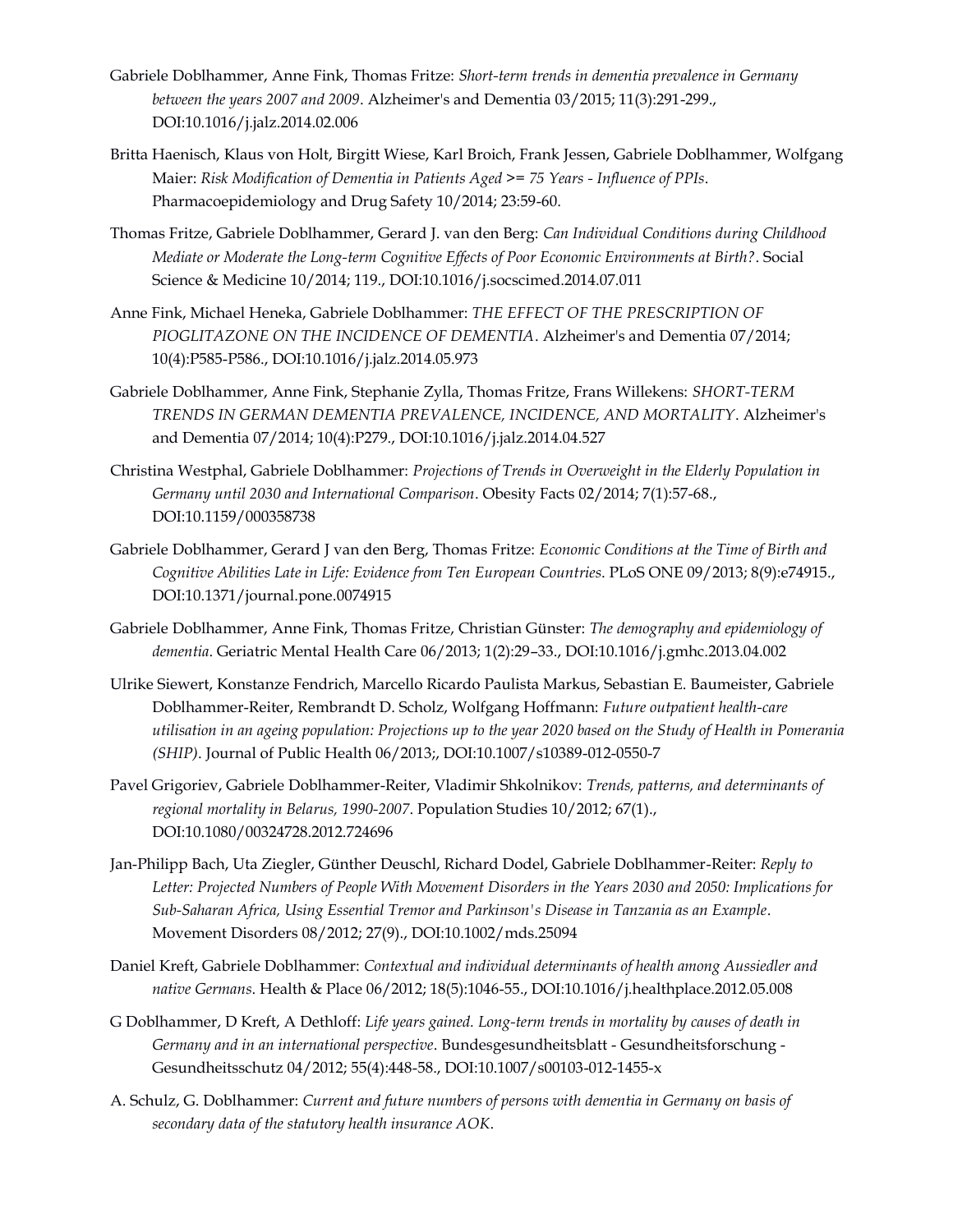- Christina Westphal, Gabriele Doblhammer: *La diffusion de la cigarette en Allemagne de l'Est et de l'Ouest : une perspective générationnelle*. Population (French Edition) 01/2012; 67(4):771., DOI:10.3917/popu.1204.0771
- Christina Westphal, Gabriele Doblhammer: *The Diffusion of Smoking in East and West Germany: Smoking Patterns by Birth Year*. Population (English Edition 2002-) 01/2012; 67(4):653-670., DOI:10.2307/23391588
- Jan-Philipp Bach, Uta Ziegler, Günther Deuschl, Richard Dodel, Gabriele Doblhammer-Reiter: *Projected Numbers of People With Movement Disorders in the Years 2030 and 2050*. Movement Disorders 10/2011; 26(12):2286-90., DOI:10.1002/mds.23878
- G. Doblhammer, D. Kreft: *Länger leben, länger leiden?: Trends in der Lebenserwartung und Gesundheit*. Bundesgesundheitsblatt - Gesundheitsforschung - Gesundheitsschutz 08/2011; 54(8).
- G Doblhammer, D Kreft: *Live longer, suffer more? Trends in life expectancy and health*. Bundesgesundheitsblatt - Gesundheitsforschung - Gesundheitsschutz 08/2011; 54(8):907-14., DOI:10.1007/s00103-011-1315-0
- Anne Schulz, Gabriele Doblhammer: *Longitudinal Research with the Second Wave of SHARE: Representativeness of the longitudinal sample and the mortality follow-up*.
- Gerard J van den Berg, Gabriele Doblhammer-Reiter, Kaare Christensen: *Being Born Under Adverse Economic Conditions Leads to a Higher Cardiovascular Mortality Rate Later in Life: Evidence Based on Individuals Born at Different Stages of the Business Cycle*. Demography 05/2011; 48(2):507-30., DOI:10.1007/s13524-011- 0021-8
- Carol Jagger, Claire Weston, Emmanuelle Cambois, Herman Van Oyen, Wilma Nusselder, Gabriele Doblhammer, Jitka Rychtarikova, Jean-Marie Robine: *Inequalities in health expectancies at older ages in the European Union: Findings from the Survey of Health and Retirement in Europe (SHARE)*. Journal of epidemiology and community health 04/2011; 65(11):1030-5., DOI:10.1136/jech.2010.117705
- Gabriele Doblhammer-Reiter, Gerard J. Van den Berg, Lambert Lumey: *Long-Term Effects of Famine on Life Expectancy: A Re-Analysis of the Great Finnish Famine of 1866-1868*. Population Studies 03/2011; 67(3)., DOI:10.1080/00324728.2013.809140
- Marlen Toch, James E. Oeppen, Andreas Dethloff, Gabriele Doblhammer: *The historical development of mortality in Mecklenburg-Schwerin in the 19th century*. Historical Social Research / Historische Sozialforschung 01/2011; 36(3):297-329.
- Marlen Toch, James E. Oeppen, Andreas Dethloff, Gabriele Doblhammer: *Die historische Entwicklung der Sterblichkeit in Mecklenburg-Schwerin im 19. Jahrhundert*. Historical Social Research / Historische Sozialforschung 01/2011; 36(3):297-329., DOI:10.2307/23032438
- J. Steinberg, D. Kreft, U. Ziegler, G. Doblhammer-Reiter: *Determinants and Trends of informal and formal care in Europe.*. Zeitschrift für Gerontologie + Geriatrie 09/2010; 43:44-44.
- G. Doblhammer-Reiter: *Compression of morbidity*. Zeitschrift für Gerontologie + Geriatrie 09/2010; 43:16-17.
- J. Steinberg, G. Doblhammer-Reiter: *Demografische Bevölkerungsprognosen*. Bundesgesundheitsblatt Gesundheitsforschung - Gesundheitsschutz 05/2010; 53(5):393-403., DOI:10.1007/s00103-010-1047-6
- Ulrike Siewert, Konstanze Fendrich, Gabriele Doblhammer-Reiter, Rembrandt D Scholz, Peter Schuff-Werner, Wolfgang Hoffmann: *Health Care Consequences of Demographic Changes in Mecklenburg-West Pomerania Projected Case Numbers for Age-Related Diseases up to the Year 2020, Based on the Study of*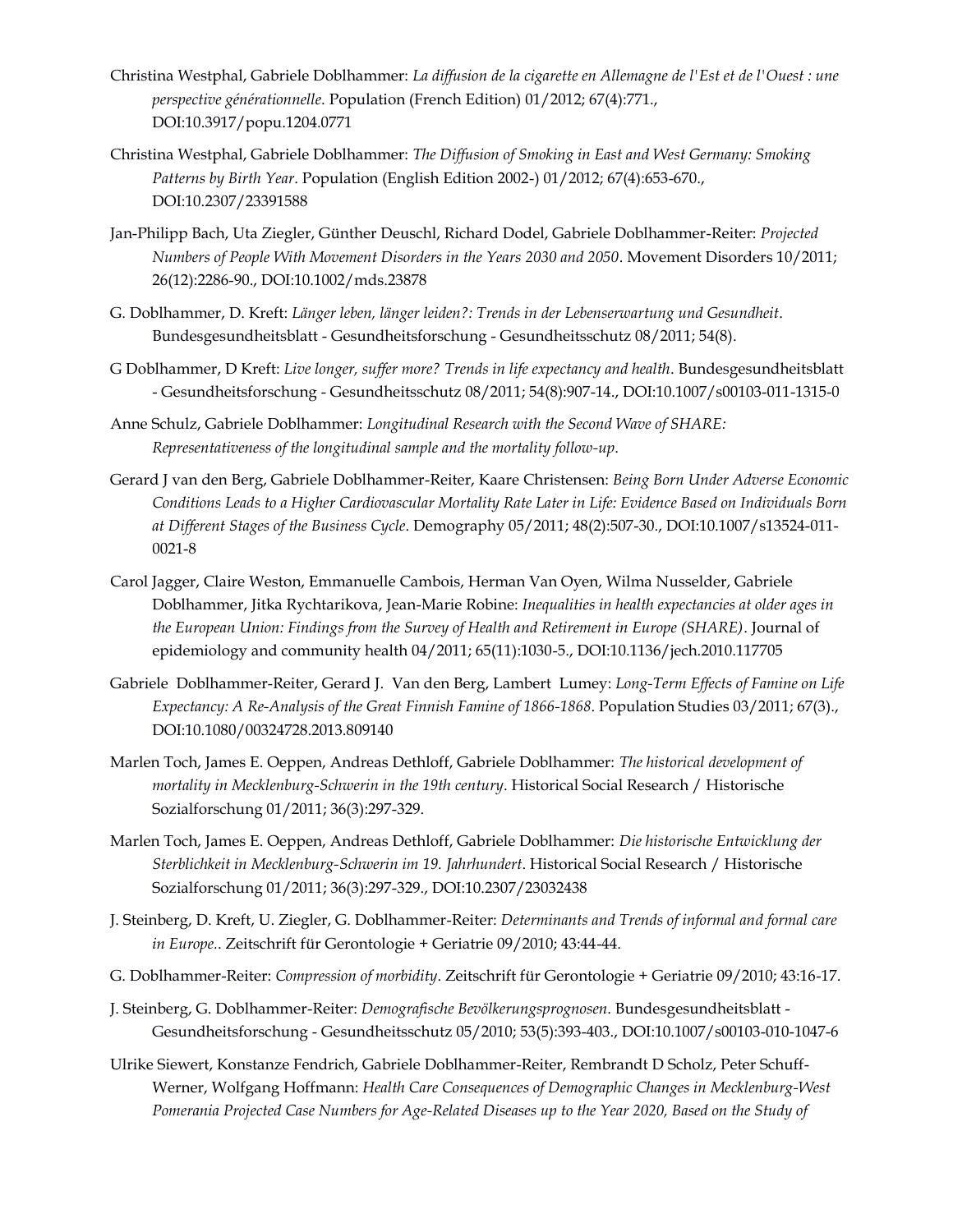*Health in Pomerania (SHIP)*. Deutsches Ärzteblatt International 05/2010; 107(18):328-34., DOI:10.3238/arztebl.2010.0328

- J Steinberg, G Doblhammer-Reiter: *[Demographic population forecasts: theoretical framework, assumptions, and prediction uncertainty].*. Bundesgesundheitsblatt - Gesundheitsforschung - Gesundheitsschutz 05/2010; 53(5):393-403.
- Kaare Christensen, Gabriele Doblhammer, Roland Rau, James W Vaupel: *Ageing and health – Authors' reply*. The Lancet 01/2010; 375(9708):26-7., DOI:10.1016/S0140-6736(09)62181-4
- G. Doblhammer, Milewski. N, F. Peters: *Monitoring of German Fertility: Early Estimating of Yearly and Monthly Total Fertility Rates on the Basis of Preliminary Monthly Data*. Comparative Population Studies 01/2010; 35(2-2):245-278., DOI:10.4232/10.CPoS-2010-07en
- Kaare Christensen, Gabriele Doblhammer, Roland Rau, James W Vaupel: *Ageing Populations: The Challenges Ahead*. The Lancet 10/2009; 374(9696):1196-208., DOI:10.1016/S0140-6736(09)61460-4
- Gabriele Doblhammer, Rasmus Hoffmann: *Gender Differences in Trajectories of Health Limitations and Subsequent Mortality. A Study Based on the German Socioeconomic Panel 1995–2001 With a Mortality Follow-up 2002–2005*. The Journals of Gerontology Series B Psychological Sciences and Social Sciences 07/2009; 65(4):482-91., DOI:10.1093/geronb/gbp051
- U. Ziegler, G. Doblhammer: *Prävalenz und Inzidenz von Demenz in Deutschland – Eine Studie auf Basis von Daten der gesetzlichen Krankenversicherungen von 2002*. Das Gesundheitswesen 05/2009; 71(05):281- 290., DOI:10.1055/s-0028-1119384
- U Ziegler, G Doblhammer: *[Prevalence and incidence of dementia in Germany--a study based on data from the public sick funds in 2002].*. Das Gesundheitswesen 04/2009; 71(5):281-90.
- Gerard J van den Berg, Gabriele Doblhammer, Kaare Christensen: *Exogenous determinants of early-life conditions, and mortality later in life*. Social Science [?] Medicine 04/2009; 68(9):1591-8., DOI:10.1016/j.socscimed.2009.02.007
- Gabriele Doblhammer, Rasmus Hoffmann, Elena Muth, Christina Westphal, Anne Kruse: *A Systematic Literature Review of Studies Analyzing the Effect of Sex, Age, Education, Marital Status, Obesity, and Smoking on Health Transitions*. Demographic Research 02/2009; 20(5):37-64., DOI:10.4054/DemRes.2009.20.5
- Peters, Frederik, Milewski, Nadja, Doblhammer, Gabriele: *The "Geburtenmonitor" - Estimating Births Rates in Germany on the Basis of Monthly Data*.
- C Westphal, R Scholz, G Doblhammer: *The Future of Children's Hospitals - Demographic Trends of Children Aged 0 to 15 in Germany up to 2050*. Zentralblatt für Chirurgie 01/2009; 133(6):525-30.
- C. Westphal, R. Scholz, G. Doblhammer: *Die Zukunft der Kinderkrankenhäuser – Die demografische Entwicklung der 0- bis 15-jährigen Kinder in Deutschland bis 2050*. Zentralblatt für Chirurgie 12/2008; 133(06):525-530., DOI:10.1055/s-2008-1077023
- Johannes Klotz, Gabriele Doblhammer: *Trends in educational mortality differentials in Austria between 1981/82 and 2001/2002: A study based on a linkage of census data and death certificates*. Demographic Research 10/2008; 19:1759-1780.
- Roland Rau, Gabriele Doblhammer, Vladimir Canudas-Romo, Zhang Zhen: *Cause-of-Death Contributions to Educational Inequalities in Mortality in Austria between 1981/1982 and 1991/1992*. European Journal of Population 09/2008; 24(3):265-286., DOI:10.1007/s10680-007-9145-3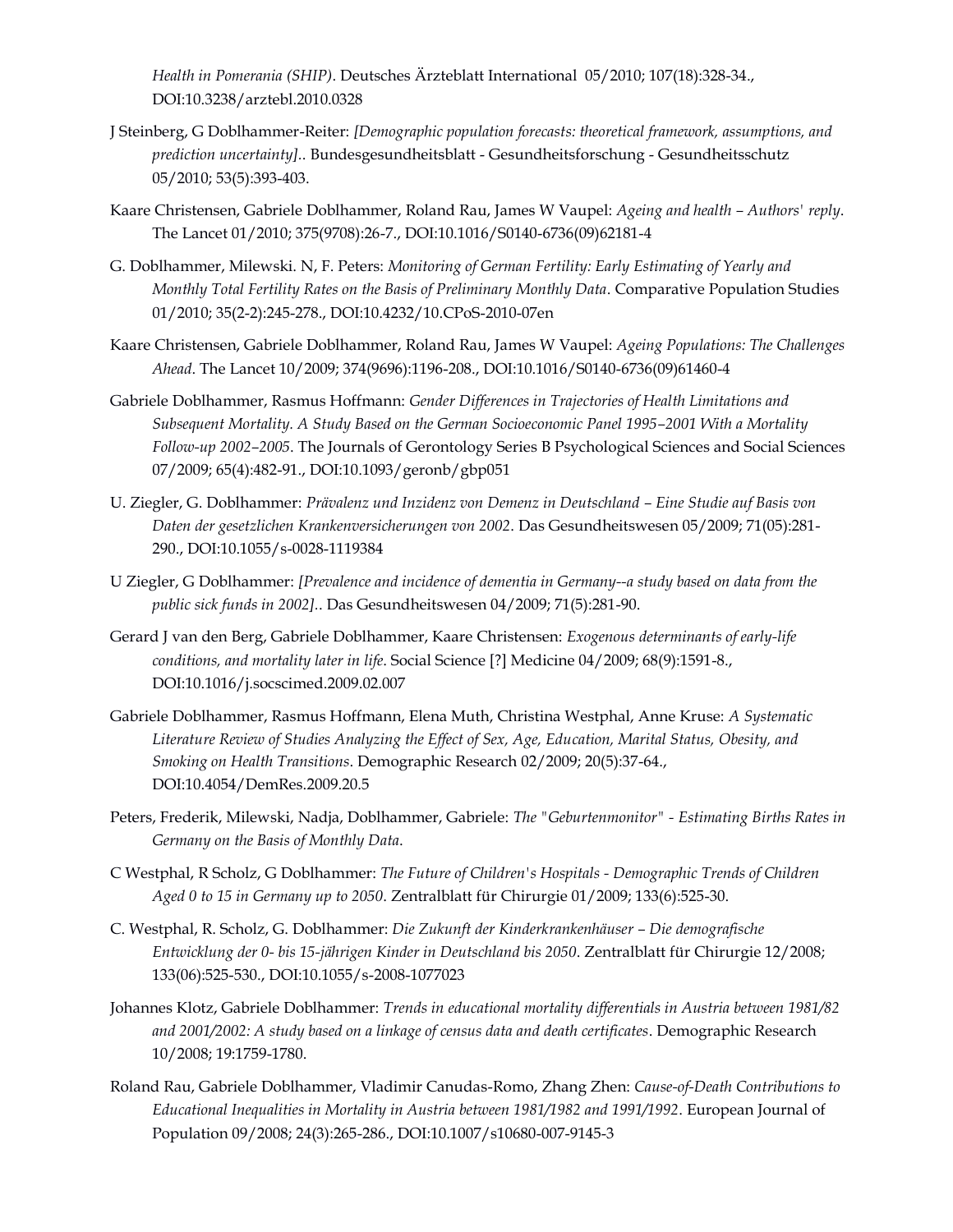- Johannes Klotz, Gabriele Doblhammer: *Trends in educational mortality differentials in Austria between 1981/82 and 2001/2002*. Demographic Research 07/2008; 19(51):1759-1780., DOI:10.4054/DemRes.2008.19.51
- Uta Ziegler, Gabriele Doblhammer: *Cohort Changes in the Incidence of Care Need in West Germany Between 1986 and 2005*. European Journal of Population 12/2007; 24(4):347-362., DOI:10.1007/s10680-007- 9144-4
- Roland Rau, Gabriele Doblhammer, Vladimir Canudas, Romo Zhen Zhang: *Which Causes of Death Contribute to the Widening Gap in Socioeconomic Inequalities in Austrian Adult Male Mortality*.
- Gabriele Doblhammer: *Book Review: Tommy Bengtsson, Cameron Campbell, and James Z. Lee, et al. (eds.), Life under Pressure. Mortality and Living Standards in Europe and Asia, 1700–1900, Cambridge Massachusetts: MIT Press, 2004, xiv + 531 pp.*. European Journal of Population 03/2006; 22(1):98-100., DOI:10.1007/s10680-006-5976-6
- G. Doblhammer: *Das Alter ist weiblich*. Der Gynäkologe 01/2006; 39(5):346-353., DOI:10.1007/s00129-006- 1825-2
- G. Doblhammer: *Old age is female: Demography of the female population*.
- Gabriele Doblhammer, Rembrandt Scholz, Heiner Maier: *Month of birth and survival to age 105+: Evidence from the age validation study of German semi-supercentenarians*. Experimental Gerontology 11/2005; 40(10):829-35., DOI:10.1016/j.exger.2005.07.012
- Anna V Semenchenko, Gabriele Doblhammer, Vladimir N Anisimov, James R Carey, Anatoli I Yashin: *Season of birth influences life span of Mediterranean fruit flies, rats and mice*.
- Gabriele Doblhammer, Roland Rau, Josef Kytir: *Trends in educational and occupational differentials in all-cause mortality in Austria between 1981/82 and 1991/92*. Wiener klinische Wochenschrift 08/2005; 117(13- 14):468-79., DOI:10.1007/s00508-005-0393-0
- Gabriele Doblhammer, Roland Rau, Josef Kytir: *Bildungs- und berufsspezifische Unterschiede in der Sterblichkeit in Österreich zwischen 1981/82 und 1991/92*.
- Gabriele Doblhammer, Rembrandt D. Scholz, Heiner Maier: *Month of birth influences survival up to age 105+: first results from the age validation study of German semi-supercentenarians*.
- R. Rau, G. Doblhammer: *Seasonal mortality in Denmark: The role of sex and age*. Demographic Research 11/2003; 9:197-222.
- Gabriele Doblhammer, Jim Oeppen: *Reproduction and longevity among the British peerage: The effect of frailty and health selection*. Proceedings of the Royal Society B: Biological Sciences 09/2003; 270(1524):1541-7., DOI:10.1098/rspb.2003.2400
- Roland Rau, Gabriele Doblhammer: *Seasonal mortality in Denmark*. Demographic Research 07/2003; 9(9):197-222., DOI:10.4054/DemRes.2003.9.9
- G Doblhammer: *Commentary: Infectious diseases during infancy and mortality in later life*. International Journal of Epidemiology 05/2003; 32(2):294-5., DOI:10.1093/ije/dyg066
- Gabriele Doblhammer: *Differences in lifespan by month of birth for the United States: the impact of early life events and conditions on late life mortality*.
- Gabriele Doblhammer, James W. Vaupel: *Life span depends on month of birth*. Proceedings of the National Academy of Sciences 03/2001; 98(5):2934-9., DOI:10.1073/pnas.041431898